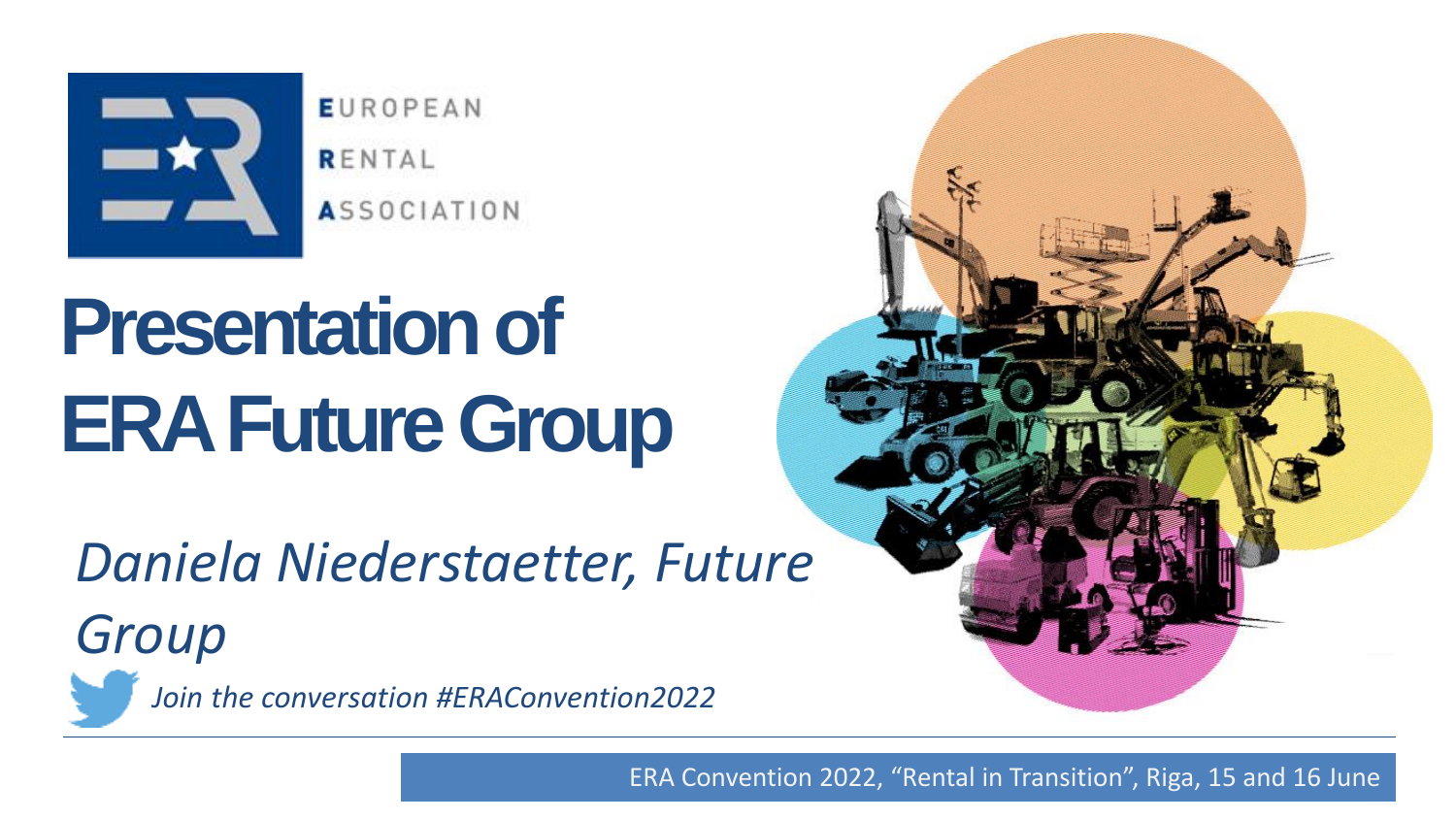## ERA Convention 2022 The Future Group

- What is the Future Group?
	- Created in January 2016
	- Objective:
		- o A group of young(er) managers from rental companies to provide thoughts and vision on strategic issues.
	- Not a Committee but a working group:
		- o Reserved to rental companies, not only members of ERA
		- o No chair
	- The group represents the diversity of the industry, of the geographical areas of Europe.

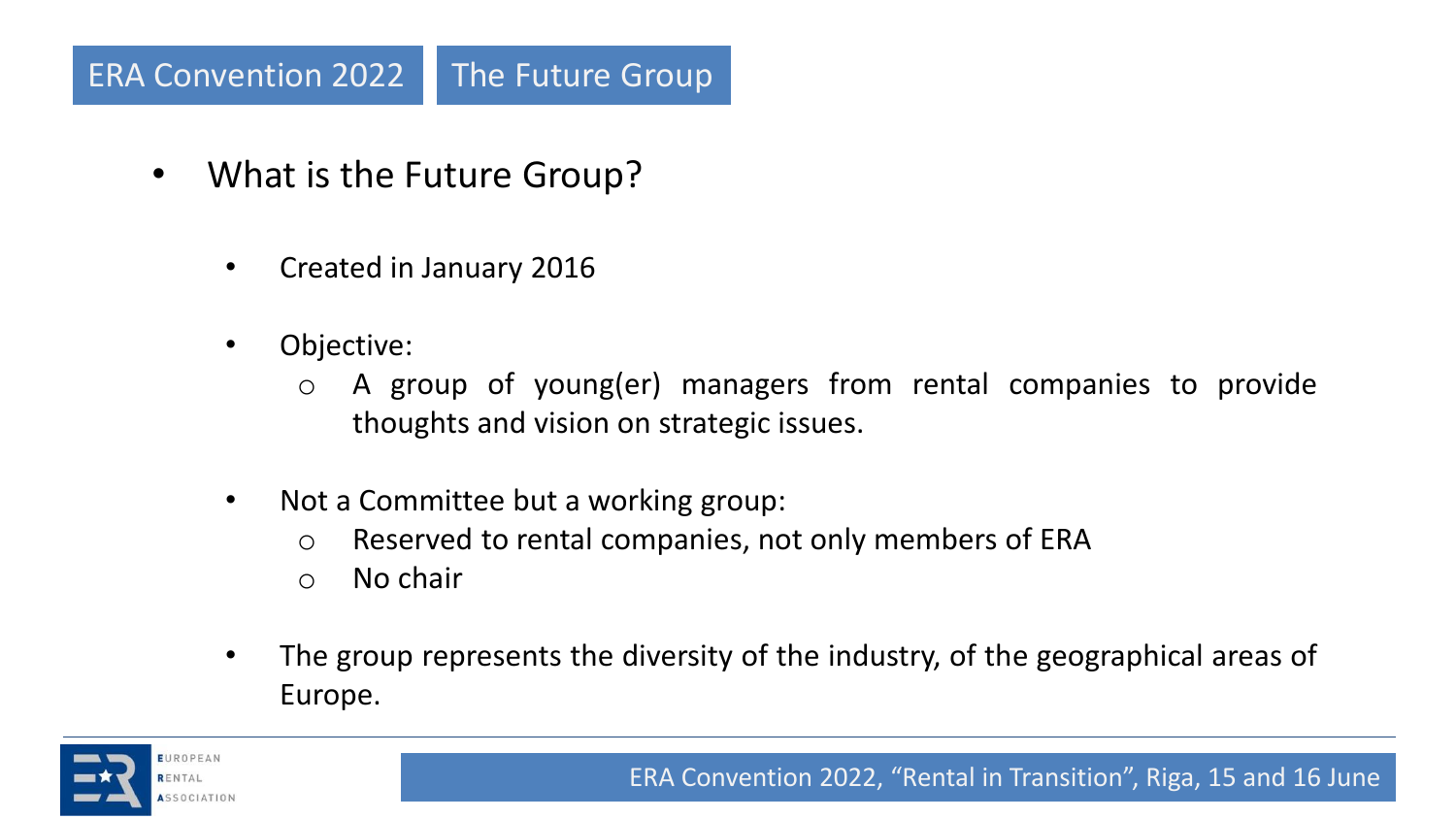**ERA Convention 2022** Companies represented in the Future Group